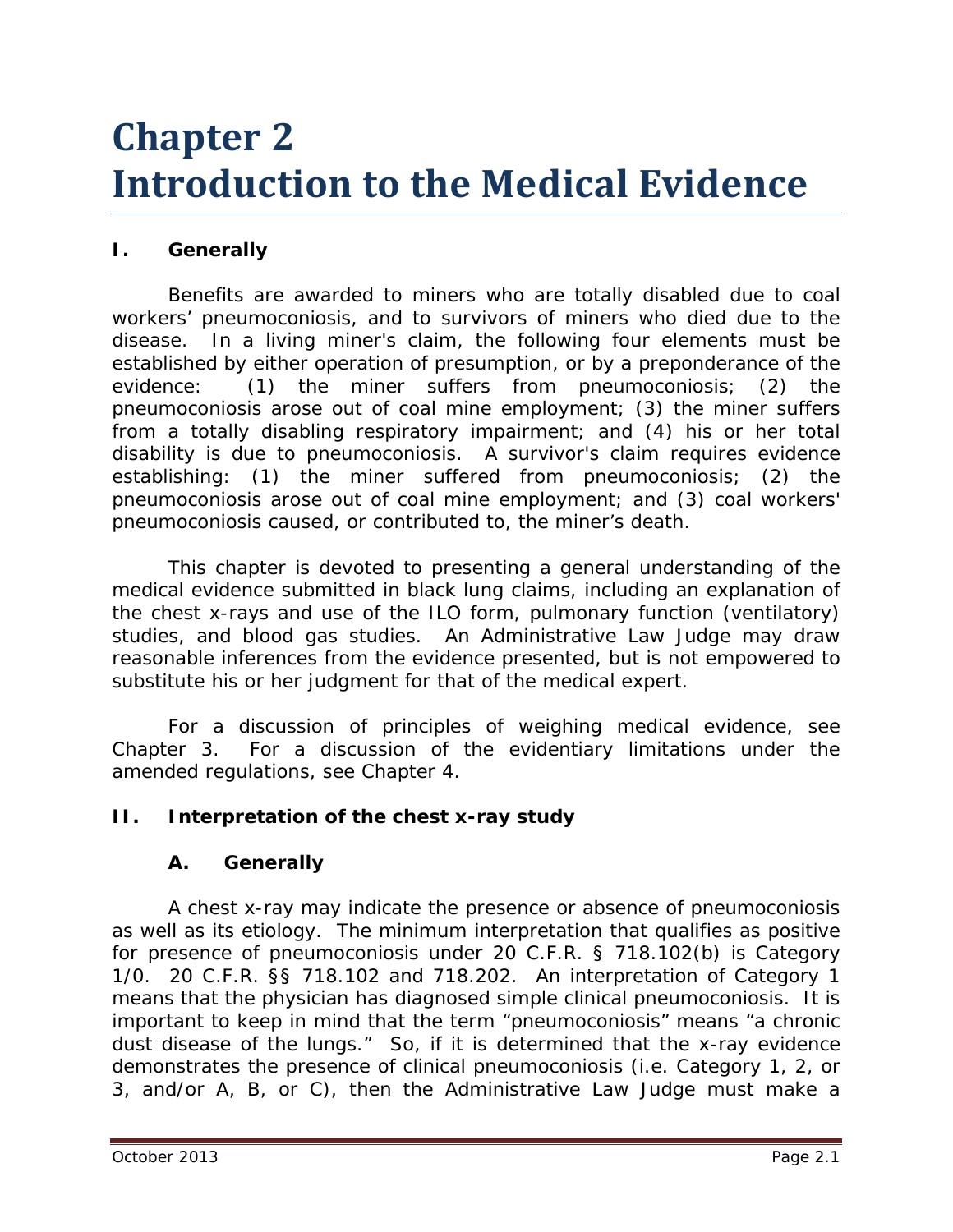finding as to the cause of the opacities observed (*i.e.* coal mining, uranium mining, asbestos exposure as a pipefitter at a shipyard). Miners and their survivors are entitled to benefits under the Black Lung Benefits Act only if it is demonstrated through a preponderance of the medical evidence, or by operation of a presumption, that pneumoconiosis arose from coal dust exposure.

Chest x-ray evidence is not utilized to determine whether the miner is totally disabled, unless complicated pneumoconiosis is indicated. For complicated pneumoconiosis, the miner has one or more opacities in his/her lungs, which are categorized as an A, B, or C mass on the ILO form. An A, B, or C designation means that the mass is greater than one centimeter in diameter. This is the most advanced form of pneumoconiosis and, in such cases, the regulatory provisions at 20 C.F.R. § 718.304 provide an irrebuttable presumption of total disability and/or death due to pneumoconiosis.

For further discussion of weighing evidence in a claim involving complicated pneumoconiosis, *see* Chapter 11.

If a chest x-ray is positive for the existence of clinical pneumoconiosis (either simple or complicated), then the x-ray report should indicate the size, type, and quantity of opacities in the lungs. Larger and/or more plentiful opacities indicate that the disease is progressing.

Sometimes, an x-ray interpretation will be in narrative form (typically in treatment and hospitalization records), or embedded in a medical report. The fact that the x-ray interpretation is not on the official ILO form does not mean that it is excluded from consideration, but it should be given weight according to (1) its compliance with the quality standards for x-rays, (2) whether the interpreting physician specifies Category 1, 2, or 3 simple pneumoconiosis, or size A, B, or C complicated pneumoconiosis, and (3) the qualifications of the interpreting physician.

Most x-ray reports used in black lung litigation will be recorded on the official ILO-U/CC classification form, also known as a Form CM-933. The following discussion refers to box numbers on the Department of Labor's standardized x-ray report form.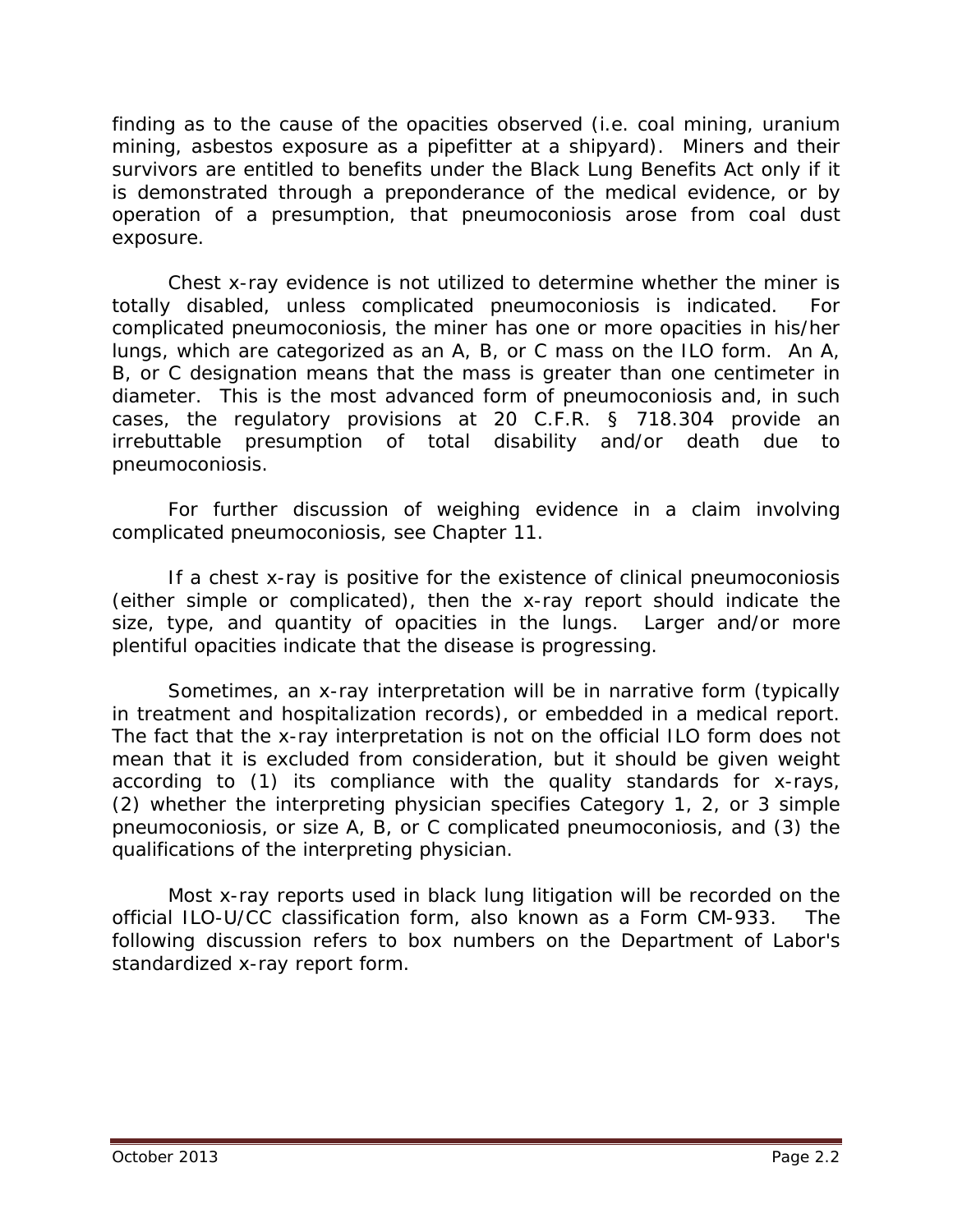Roentgenographic Interpretation

Act of 1974, and OMB Cir. No. 108.

3D. PLEURAL CALCIFICATION

# U.S. Department of Labor Construction Standards Administration<br>Office of Workers' Compensation Programs<br>Division of Coal Mine Workers' Compensation

 $\mathbf{L}$ EXTENT

 $\circ$ 



NOTE: This report is authorized by law (30 U.S.C., 901 et. seq.) and required to obtain a benefit. The results of this (0MB No. 1215-0090)<br>interpretation will aid in determining the miner's eligibility for black lung benef

Please record your interpretation of a single film by placing "X" in the appropriate boxes on the form and return it promptly to the office that<br>requested the interpretation. The form must be completed as per instructions, 1. Miner's Name (Print) 1A. Date of X-ray 1B. Miner's Social Security Number 1C. Film Quality (If not Grade<br>1. Give Reason):  $1 \mid 2 \mid 3 \mid$  U/R Mo. **DAY** YR. 2A. Any Parenchymal Abnom alities Consistent with Pneumoconiosis? 1D. Is Film Completely Negative? YES Proceed to Section 5 NO | Complete Section 2A NO Proceed to Section 3 2B. SMALL OP ACITIES 2C. LARGE OP ACITIES c. PROFUSION REL OF ACTRES<br>a. SHAPE/SIZE<br>PRMARY SECON  $0/$  0/0 0/1 SECONDARY b. ZONES

|                                                               |                           |         |  | 1/0 | 1/1     | 1/2        |    |                                    |         |   |                |  |          |                         |    |  |
|---------------------------------------------------------------|---------------------------|---------|--|-----|---------|------------|----|------------------------------------|---------|---|----------------|--|----------|-------------------------|----|--|
| n<br>s                                                        | n<br>s                    |         |  |     |         |            |    |                                    |         |   |                |  |          |                         |    |  |
| q                                                             | q                         |         |  | 2M  | 2/2     | 2/3        |    | SIZE                               |         |   |                |  |          | Proceedto               |    |  |
| ×.<br>п                                                       | и                         |         |  | 3/2 | 3/3     | 3/4        |    |                                    |         |   |                |  |          | Section 3               |    |  |
| 3A, ANY PLEURAL ABNORMALITIES CONSISTENT WITH PNEUMOCONIOSIS? |                           | R       |  |     |         | <b>YES</b> |    | Complete 3B,<br>3C and 3D          |         |   | NO             |  |          | Proceed to<br>Section 4 |    |  |
| 38. PLEURAL                                                   | a. CIRCUMSCRIBED (plaque) |         |  |     |         |            |    | 3C. PLEURAL THICKENING  Chest Wall |         |   |                |  |          |                         |    |  |
| <b>THICKENING</b><br>a. Diaphragm (plaque)                    | SITE                      | o       |  |     | $\circ$ |            |    | b. Diffuse<br><b>SITE</b>          | $\circ$ |   |                |  | $\Omega$ | R                       |    |  |
| SITE<br>o                                                     | In Profile<br>i. Width    | $\circ$ |  | c.  | o       |            | C. | In Profile<br>i. Width             | n.      | А |                |  | $\circ$  |                         |    |  |
| b. Costophrenic Angle                                         | ii. Extent                | п       |  | з   | л       |            |    | ii. Extent                         | л       |   | $\overline{2}$ |  |          |                         | ×. |  |
| SITE<br>o<br>R                                                | Face On<br>iii. Extent    |         |  | з   |         |            |    | Face On<br>iii. Extent             |         |   |                |  | п        |                         |    |  |
|                                                               |                           |         |  |     |         |            |    |                                    |         |   |                |  |          |                         |    |  |

SITE OR EXTENT

|                                                                                                                                                                                                                                                                                                                     | п         |    | z   | э  |                       | a. Diaphragm _________ |                                   |    |           |    |    | $\Box$ |   | z                       | э   |                                                                                           |     |
|---------------------------------------------------------------------------------------------------------------------------------------------------------------------------------------------------------------------------------------------------------------------------------------------------------------------|-----------|----|-----|----|-----------------------|------------------------|-----------------------------------|----|-----------|----|----|--------|---|-------------------------|-----|-------------------------------------------------------------------------------------------|-----|
| b. Wall ---------------                                                                                                                                                                                                                                                                                             | ۰         |    |     | в  |                       | b. Wall ___________    |                                   |    |           |    |    | $\Box$ |   | $\mathbf{z}$            | в   |                                                                                           |     |
| c. Other Sites ________                                                                                                                                                                                                                                                                                             | o         |    |     | э  |                       | c. Other Sites         |                                   |    |           |    |    | $\Box$ |   | $\mathbf{z}$            | з   | Proceed to<br>Section 4                                                                   |     |
| 4A. ANY OTHER ABNORMALITIES?                                                                                                                                                                                                                                                                                        |           |    | YES |    | Complete<br>4B and 4C |                        |                                   |    | NO.       |    |    |        |   | Proceed to<br>Section 5 |     |                                                                                           |     |
| 4B. OTHER SYMBOLS (OBLIGATORY)                                                                                                                                                                                                                                                                                      |           |    |     |    |                       |                        |                                   |    |           |    |    |        |   |                         |     |                                                                                           |     |
| $ax$ bu<br>$\infty$<br>cal cn l<br>ep                                                                                                                                                                                                                                                                               | <b>CV</b> | di | ef  | em | fr.<br>es             | hi l                   | ho                                | id | ih.       | kl | юI | ЮX     | m | tb                      |     |                                                                                           |     |
| REPORT ITEMS WHICH<br>MAYBE OF PRESENT<br>(Specify od.)<br>CUNICAL SIGNIFICANCE OD<br>IN THIS SECTION.                                                                                                                                                                                                              |           |    |     |    |                       |                        | Date Personal Physician notified? |    |           |    |    |        |   |                         | Mo. | Day                                                                                       | Yr. |
| 4C. OTHER COMMENTS<br><u> 1989 - Johann Stein, mars an deutscher Stein und der Stein und der Stein und der Stein und der Stein und der</u><br>SHOULD WORKER SEE PERSONAL PHYSICIAN BECAUSE OF COMMENTS IN SECTION 4C?                                                                                               |           |    |     |    |                       |                        |                                   |    | Yes No    |    |    |        |   |                         |     | Proceed to Section 5                                                                      |     |
| 5A. FACILITY PROVIDING ROENTGENOGRAPHIC EXAMINATION: ___________________________                                                                                                                                                                                                                                    |           |    |     |    |                       |                        |                                   |    |           |    |    |        |   |                         |     |                                                                                           |     |
| Was film taken by a registered radiographer/radiographic technologist? $\Box$ Yes<br>Name and the contract of the contract of the contract of the contract of the contract of the contract of the contract of the contract of the contract of the contract of the contract of the contract of the contract of the c |           |    |     |    |                       |                        |                                   |    | $\Box$ No |    |    |        |   | State                   |     | Registration No. 2008 - Contractor Contractor Contractor Contractor Contractor Contractor |     |
| 5B. Physician Interpreting Film (Print Name):<br>Are you: Board-certified Radiologist? □ Yes □ No. Board-eligible radiologist? □ Yes □ No.<br>5C. Feertify that this film has been interpreted in accordance with the instructions provided on Form CM-954a and/or 20 CFR 718, Subpart B,                           |           |    |     |    |                       |                        |                                   |    |           |    |    |        |   |                         |     | B-reader? □ Yes<br>п                                                                      | No. |
| DOL Medical Provider Number (If applicable):<br>718.102 and Appendix A. I also certify that the information furnished is correct and am aware that my signature attests to the accuracy of                                                                                                                          |           |    |     |    |                       |                        |                                   |    |           |    |    |        |   |                         |     |                                                                                           |     |

718.1U2 and Appendix A. I also certify that the information furnished is correct and am aware that my signature attests to the accuracy of<br>the results reported. I am aware that any person who willfully makes any false or m

| PHYSICIAN'S SIGNATURE.                         | DATE OF READING                                                                                                                                                                                                                                                                                                                                                                                                                                                                                                                                                     |
|------------------------------------------------|---------------------------------------------------------------------------------------------------------------------------------------------------------------------------------------------------------------------------------------------------------------------------------------------------------------------------------------------------------------------------------------------------------------------------------------------------------------------------------------------------------------------------------------------------------------------|
|                                                | (Mo., Day. Yr.).                                                                                                                                                                                                                                                                                                                                                                                                                                                                                                                                                    |
|                                                | <b>Public Burden Statement</b>                                                                                                                                                                                                                                                                                                                                                                                                                                                                                                                                      |
| D.C. 20210.                                    | We estimate that it will take an average of 5 minutes to complete this information collection, including time for reviewing instructions,<br>searching existing data sources, gathering and maintaining the data needed, and completing and reviewing the information. If you have<br>any comments regarding these estimates or any other aspect of this survey, including suggestions for reducing this burden, send them to<br>the Division of Coal Mine Workers' Compensation, U.S. Department of Labor, Room N-3464, 200 Constitution Avenue, N.W., Washington, |
| DO NOT SEND THE COMPLETED FORM TO THIS OFFICE. | NOTE: Persons are not required to respond to this collection of information unless it displays a currently valid OMB control number.                                                                                                                                                                                                                                                                                                                                                                                                                                |

Form CM-933<br>Rev. Nov. 1996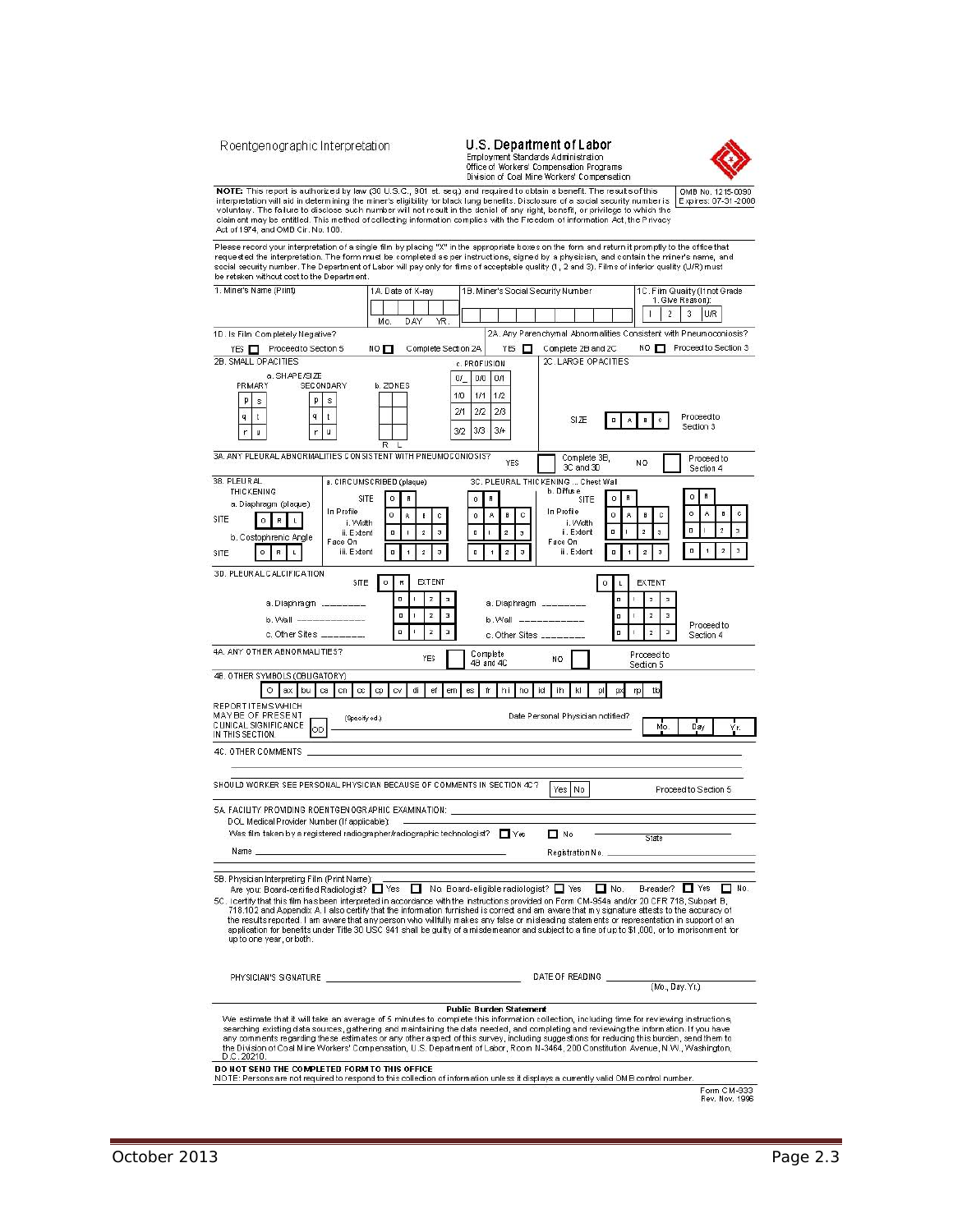| <b>FEATURES</b>                  |                              | CODES                                                             | <b>DEFINITIONS</b>                                                                                                                                                                                                                                                                          |  |  |  |  |  |  |  |
|----------------------------------|------------------------------|-------------------------------------------------------------------|---------------------------------------------------------------------------------------------------------------------------------------------------------------------------------------------------------------------------------------------------------------------------------------------|--|--|--|--|--|--|--|
| <b>Technical Quality</b>         |                              | ż                                                                 |                                                                                                                                                                                                                                                                                             |  |  |  |  |  |  |  |
| Parenchymal                      |                              | 3<br>4                                                            | Good.<br>Acceptable with no technical defect likely to impair classification of<br>the radiograph for pneumoconiosis.<br>purposes.<br>Pracceptable.<br>Unacceptable.                                                                                                                        |  |  |  |  |  |  |  |
| Abnormalities<br>Small Opacities | Profusion                    |                                                                   | The category of profusion is based on the assessment of concentration<br>of opacities by comparison with the standard radiographs.                                                                                                                                                          |  |  |  |  |  |  |  |
|                                  |                              | 0/- 0/0 0/1<br>1/0 1/1 1/2                                        |                                                                                                                                                                                                                                                                                             |  |  |  |  |  |  |  |
|                                  |                              | 2/1 2/2 2/3<br>3/2 3/3 3/4                                        | Category 0 - small opacities absent or less profuse than the lower limit<br>of Category 1.<br>Categories 1, 2 and 3 - represent increasing profusion of small opacities<br>as defined by the corresponding standard radiographs.                                                            |  |  |  |  |  |  |  |
|                                  | Extent                       | <b>RU RM RL</b>                                                   | The zones in which the opacities are seen are recorded. The right (R) and<br>left (L) thorax are both divided into three zones - upper (U), middle<br>(M) and lower (L).                                                                                                                    |  |  |  |  |  |  |  |
|                                  |                              | LU LM ILL                                                         |                                                                                                                                                                                                                                                                                             |  |  |  |  |  |  |  |
|                                  | Shape and Size<br>rounded    | p/p q/q r/r                                                       | The category of profusion is determined by considering the profusion<br>as a whole over the affected zones of the lung and by comparing this<br>with the standard radiographs.                                                                                                              |  |  |  |  |  |  |  |
|                                  |                              |                                                                   | The letters p, q and r denote the presence of small rounded opacities.<br>Three sizes are defined by the appearances on standard radiographs.                                                                                                                                               |  |  |  |  |  |  |  |
|                                  |                              |                                                                   | o = diameter up to about 1.5 mm.<br>q = diameter exceeding about 1.5 mm and up to about 3 mm.<br>r = diameter exceeding about 3 mm and up to about 10 mm.                                                                                                                                   |  |  |  |  |  |  |  |
|                                  | Irregular                    | s/s t/t u/u<br>p/s<br>p/u p/g                                     | The letters s, t and u denote the presence of small irregular opacities.<br>Three sizes are defined by the appearance on standard radiographs.                                                                                                                                              |  |  |  |  |  |  |  |
|                                  | mixed                        | pA<br>ph<br>q/w<br>alt alu alp alr<br>r/s                         | s = width up to about 1.5 mm.<br>t = width exceeding about 1.5 mm and up to about 3 mm.<br>u = width exceeding 3 mm and up to about 10 mm.                                                                                                                                                  |  |  |  |  |  |  |  |
|                                  |                              | s/p s/q s/r s/t s/u<br>t/p t/q t/r t/s t/u<br>u/p u/q u/r w/s u/t | For mixed shapes (or sizes) of small opacities the predominant shape<br>and size is recorded first. The presence of a significant number or<br>another shape and size is recorded after the oblique stroke.                                                                                 |  |  |  |  |  |  |  |
| Lage Opacities                   |                              | A <sub>B</sub> C                                                  | The categories are defined in terms of dimensions of the opacities.                                                                                                                                                                                                                         |  |  |  |  |  |  |  |
|                                  |                              |                                                                   | Category A - an opacity having a greatest diameter exceeding about 10<br>mm and up to and including 50 mm, or several opacities each greater<br>than about 10 mm, the sum of whose greatest diameters does not<br>exceed 50 mm.                                                             |  |  |  |  |  |  |  |
| Pleural Abnormalities            |                              |                                                                   | Category B - cne or more opacities larger or more numerous than<br>those In category A whose combined area does not exceed the<br>equivalent of the right upper zone.                                                                                                                       |  |  |  |  |  |  |  |
| <b>Pleural Thickening</b>        |                              |                                                                   | Category C - one or more opacities whose combined area does not<br>exceeds the equivalent of the right upper zone.                                                                                                                                                                          |  |  |  |  |  |  |  |
| Chest wall                       | Type                         |                                                                   | Two types of pleural thickening of the chest wall are recognized:<br>circumscribed (plaques) and diffuse. Both types may occur together.                                                                                                                                                    |  |  |  |  |  |  |  |
|                                  | Site                         | R                                                                 | Pleural thickening of the chest wall is recorded separately for the<br>right (R) and left (L) thorax.                                                                                                                                                                                       |  |  |  |  |  |  |  |
|                                  | Width                        | ABC                                                               | For pleural thickening seen along the lateral chest wall the<br>measurement of maximum width is made from the inner line of the<br>chest wall to the inner margin of the shadow seen most sharply at the<br>parenchyriel-pleural bounde                                                     |  |  |  |  |  |  |  |
|                                  |                              |                                                                   | a = maximum width up to about 5 mm.<br>b = maximum width over about 5 mm and up to about 10 mm.<br>c = maximum width over about 10 mm.<br>å                                                                                                                                                 |  |  |  |  |  |  |  |
|                                  | Face on                      | N                                                                 | The presence of pleural thickening seen face-on is recorded even if it<br>can be seen also in profile. If pleural thickening is seen face-on only,<br>width can not usually be measured.                                                                                                    |  |  |  |  |  |  |  |
|                                  | Extent                       | 123                                                               | Extent of pleural thickening is defined in terms of the maximum<br>length of pleural involvement or as the sum of maximum lengths,<br>whether seen in profile or face-on                                                                                                                    |  |  |  |  |  |  |  |
|                                  |                              |                                                                   | total length equivalent up to one quarter of the projection of the<br>lateral chest wall.<br>total length exceed one quarter but not one half of the projection<br>of the lateral chest wall.<br>1:<br>2.1<br>3.1<br>total length exceeding one half of the projection of the lateral chest |  |  |  |  |  |  |  |
| Diaphragm<br>Costophrenic Angle  | Presence<br>Site<br>Presence | Ŗ                                                                 | A plaque involving the diaphragmatic pleura is recorded as present (Y) or absent (N) separately for the right (R) or left (L) thorax.                                                                                                                                                       |  |  |  |  |  |  |  |
|                                  |                              |                                                                   | The presence (Y) or absence (N) of costophrenic angle obliteration is<br>recorded separately from thickening over other areas for the right (R)<br>and left (L) thorax. The lower limit for the obliteration is defined by a<br>standar                                                     |  |  |  |  |  |  |  |
| Pleural classification           | Site                         | R                                                                 | If the thickening extends up the chest wall then both costophrenic<br>angle obliteration and pleura thickening should be recorded.                                                                                                                                                          |  |  |  |  |  |  |  |
|                                  | Site<br>chest wall           |                                                                   | The site and extent of pleural calcification are recorded separately for<br>the two lungs, and the extent defined in terms of dimensions.                                                                                                                                                   |  |  |  |  |  |  |  |
|                                  | diaphragm<br>other           | RRR                                                               | "Other" includes calcification of the mediastinal and pericardial pleura.                                                                                                                                                                                                                   |  |  |  |  |  |  |  |
|                                  | extent                       | ū<br>$\overline{2}$<br>3<br>1                                     | 1 = an area of calcified pleura with greatest diameter up to about 20<br>mm or a number of such areas the sum of whose greatest diameters<br>does not exceed about 20 mm.                                                                                                                   |  |  |  |  |  |  |  |
|                                  |                              |                                                                   | an area of calcified pleura with greatest diameter exceeding about<br>20 mm and up to about 100 mm cr a number of such areas the<br>sum of whose greatest diameters exceeds about 20 mm but does not<br>$2 =$<br>exceed about 100 mm.                                                       |  |  |  |  |  |  |  |
|                                  |                              |                                                                   | 3 = an area of calcified pleura with greatest diameter exceeding about<br>100 mm or a number of such area whose sum of greatest diameters<br>exceeds about 100 mm.                                                                                                                          |  |  |  |  |  |  |  |
| Symbols                          |                              |                                                                   | It is to be taken that the definition of such of the symbols is preceded<br>by an appropriate word or phrase such as "suspect", "pneumoconiotic<br>changes suggestive of", or "opacities suggestive of", etc.                                                                               |  |  |  |  |  |  |  |
|                                  |                              | bu                                                                | coalescence of small pneumoconiotic opacities<br>$ - $ bulla $(e)$                                                                                                                                                                                                                          |  |  |  |  |  |  |  |
|                                  |                              | ca<br>cn                                                          | cancer of lung of pleura<br>onictic opacities                                                                                                                                                                                                                                               |  |  |  |  |  |  |  |
|                                  |                              | င္မေ<br>cy                                                        | calcification in small pneumoconicti<br>abnormality of cardiac size of shape<br>cor pulmonale<br>- marked distortion of the intrathoracic organs                                                                                                                                            |  |  |  |  |  |  |  |
|                                  |                              | ef<br>em                                                          | effusion<br>definite emphysema<br>eggshell calcification of hilar or mediastinal lymph nodes                                                                                                                                                                                                |  |  |  |  |  |  |  |
|                                  |                              |                                                                   |                                                                                                                                                                                                                                                                                             |  |  |  |  |  |  |  |
|                                  |                              | 하고 동고 조 고 있는 유                                                    | - sygmetrication and or mer or mediastrial tymperior<br>- and arguments of hilar or mediastrial lumph nodes<br>- India completed and the mediastrial lumph nodes<br>- III defined diaphragm<br>- septal (terley) inte                                                                       |  |  |  |  |  |  |  |
|                                  |                              |                                                                   | - other significant abnormality<br>- pleural thickening in the interiobar fissure or madiastinum                                                                                                                                                                                            |  |  |  |  |  |  |  |
|                                  |                              |                                                                   | pneurnathorax<br>- rtheumatoid pneumoconiosis<br>- tuberculosis                                                                                                                                                                                                                             |  |  |  |  |  |  |  |
| Comments                         | Presence                     | Υ<br>N                                                            | Comments should be recorded pertaining to the classification of the<br>radiograph particularly if some other cause is thought to be responsible<br>for a shadow.                                                                                                                            |  |  |  |  |  |  |  |

For Purposes of Coding for the Department of Labor, the following criteria will be used<br>ILO 1980 INTERNATIONAL CLASSIFICATION OF RADIOGRAPHS OF THE PNEUMOCONIOSES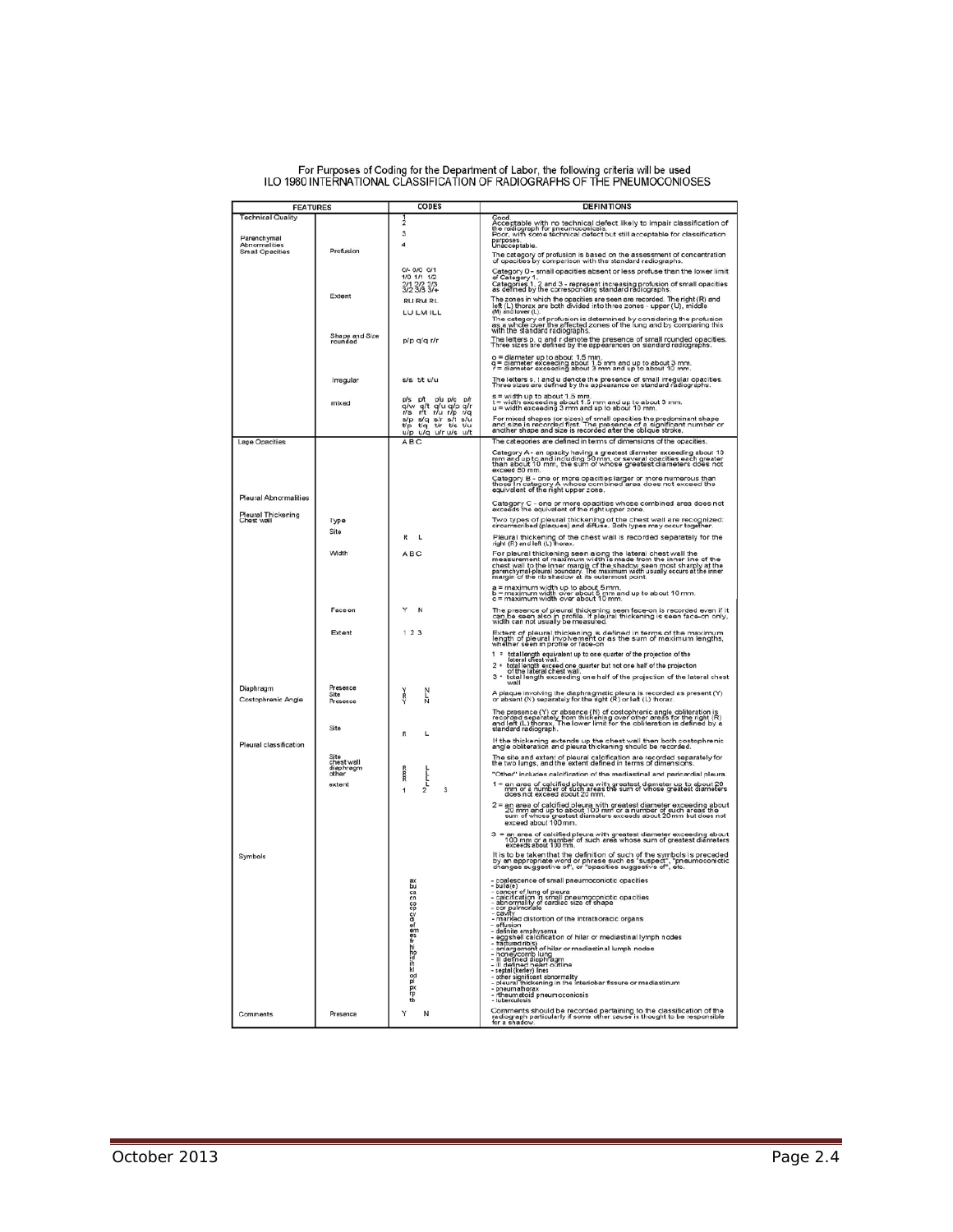## **B. Elements of the x-ray report**

# **1. Date of the x-ray study and date of the reading**

The date on which the miner undergoes x-ray testing is located near the top of the form in box 1A, and constitutes the date of the x-ray study. The date on which the study is read by the physician is located at the bottom of the form next to the physician's signature, and constitutes the date of the x-ray reading or interpretation. Often, a single x-ray study will be read several times by different physicians. These re-readings are weighed together with the original reading of the same study to determine whether the presence of pneumoconiosis is indicated for that particular study.

## **2. Qualifications of the physician**

The probative weight accorded a particular x-ray report is dependent, in large part, on the qualifications of the physician who interpreted the study. On most x-ray forms, there are a series of boxes on line 5B, wherein the physician may indicate his or her qualifications. The fact-finder also may consider *curriculum vitae* of the physician, if it is properly admitted into the record. Some Administrative Law Judges will take notice of a publication prepared by the National Institute for Occupational Safety and Health (NIOSH), or similar databases of physicians' qualifications.<sup>[1](#page-4-0)</sup>

Physicians are classified into five categories of readers: (1) C-reader; (2) B-reader; (3) Board-certified radiologist; (4) A-reader; and (5) Board-eligible radiologist.

## **a. The C-reader**

This is the highest qualification available to an x-ray reader, and it is a closed classification. The group of C-readers designates only those highlyregarded individuals who developed the widely used International Labor

 $\overline{a}$ 

<span id="page-4-0"></span><sup>1</sup> Administrative Law Judges have differing philosophies in determining physicians' qualifications. Some Administrative Law Judge will look only to the "four corners of the record" to determine a physician's qualifications with the view that each party bears the responsibility of ensuring that such information is provided. Other judges, however, may take official notice of a physician's qualifications based on information received from other sources such as the list of NIOSH approved B-readers found at www.oalj.dol.gov/libbla. If the Administrative Law Judge utilizes information outside the official record, then the parties must be given notice and an opportunity to be heard. *Maddaleni v. Pittsburgh & Midway Coal Mining Co.*, 14 B.L.R. 1-135 (1990).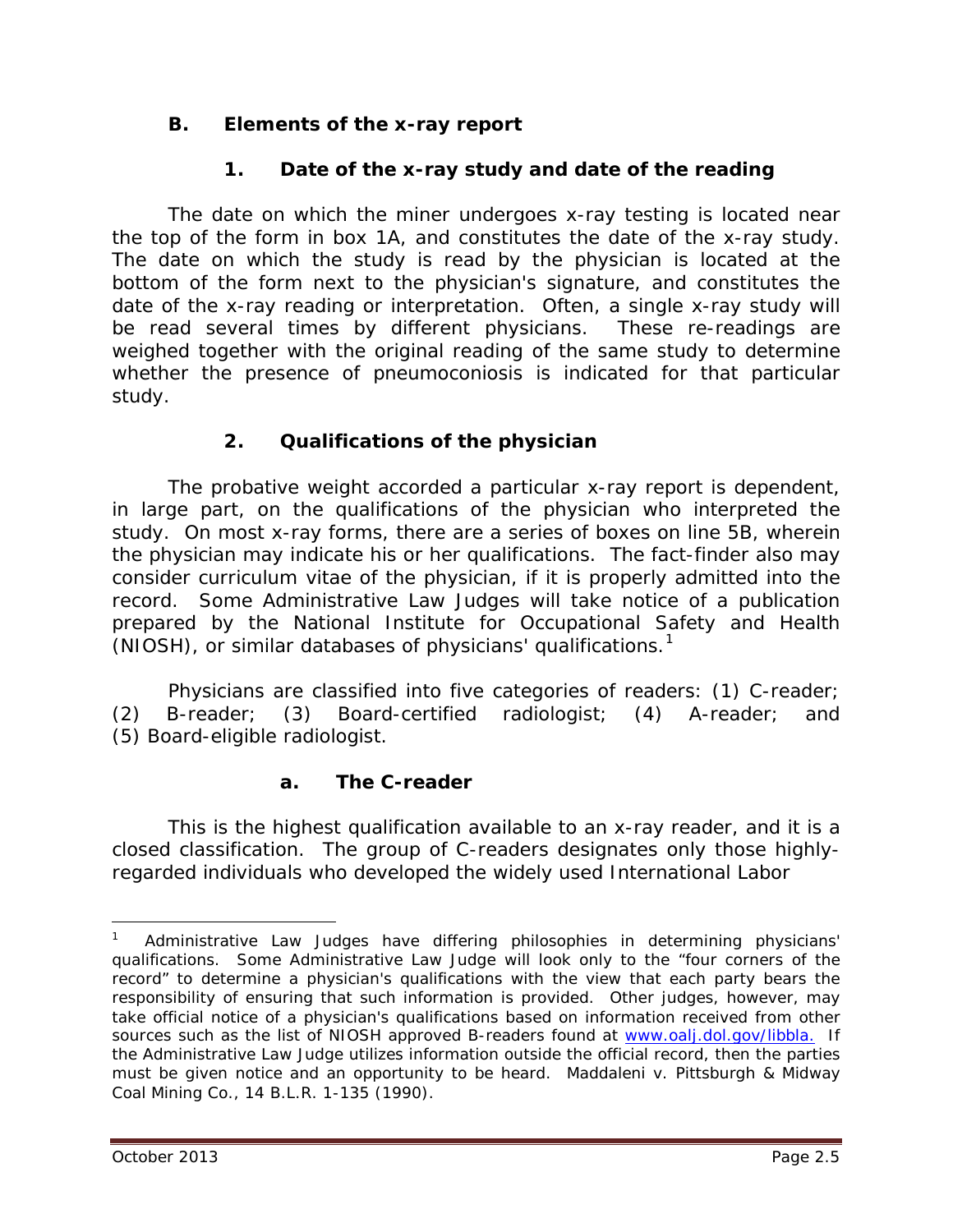Organization (ILO) system for classifying x-rays. It is rare to encounter a C-reader in our black lung cases. *Alley v. Riley Hall Coal Co.*, 6 B.L.R. 1-376 (1983).

#### **b. The B-reader**

The B-reader is also known as the "final" reader, and is more qualified than the A-reader. As with the A-reader, there is no requirement that the B-reader be a radiologist. However, a B-reader must demonstrate proficiency in assessing and classifying x-ray evidence for pneumoconiosis by successful completion of an examination conducted by, or on behalf of, the Appalachian Laboratory for Occupational Safety and Health (ALOSH). 20 C.F.R. § 718.202(a)(1)(ii)(E); 42 C.F.R. § 37.51(b)(2). During this examination, the physician must evaluate x-ray studies for quality and must use the ILO-U/C classification system.

The National Institute of Occupational Safety and Health (NIOSH) maintains a list of certified B-readers. This list may be accessed through the "Black Lung" library at [www.oalj.dol.gov.](http://www.oalj.dol.gov/) A B-reader certification is not permanent; rather, the physician must take this examination every two years to maintain his or her B-reader status.

## **c. The Board-certified radiologist**

A Board-certified radiologist is certified in radiology or diagnostic roentgenology by the American Board of Radiology or the American Osteopathic Association. 20 C.F.R. § 718.202(a)(1)(ii)(C). Requirements for this classification include four years of postgraduate training followed by successful completion of comprehensive written and oral examinations. A portion of the oral examination is devoted to testing the candidate's proficiency in diagnosing diseases of the lungs.

## **d. The A-reader**

This reader is also known at the "first" reader. The requirements for an A-reader are established by NIOSH. To become a certified A-reader, the physician (although not necessarily a radiologist) must submit six sample x-rays from his or her own files to ALOSH consisting of two x-rays negative for pneumoconiosis, two x-rays which are positive for simple pneumoconiosis, and two x-rays showing complicated pneumoconiosis. Alternatively, a physician seeking an "A" rating may take a course approved by ALOSH in the classification systems for diagnosing pneumoconiosis.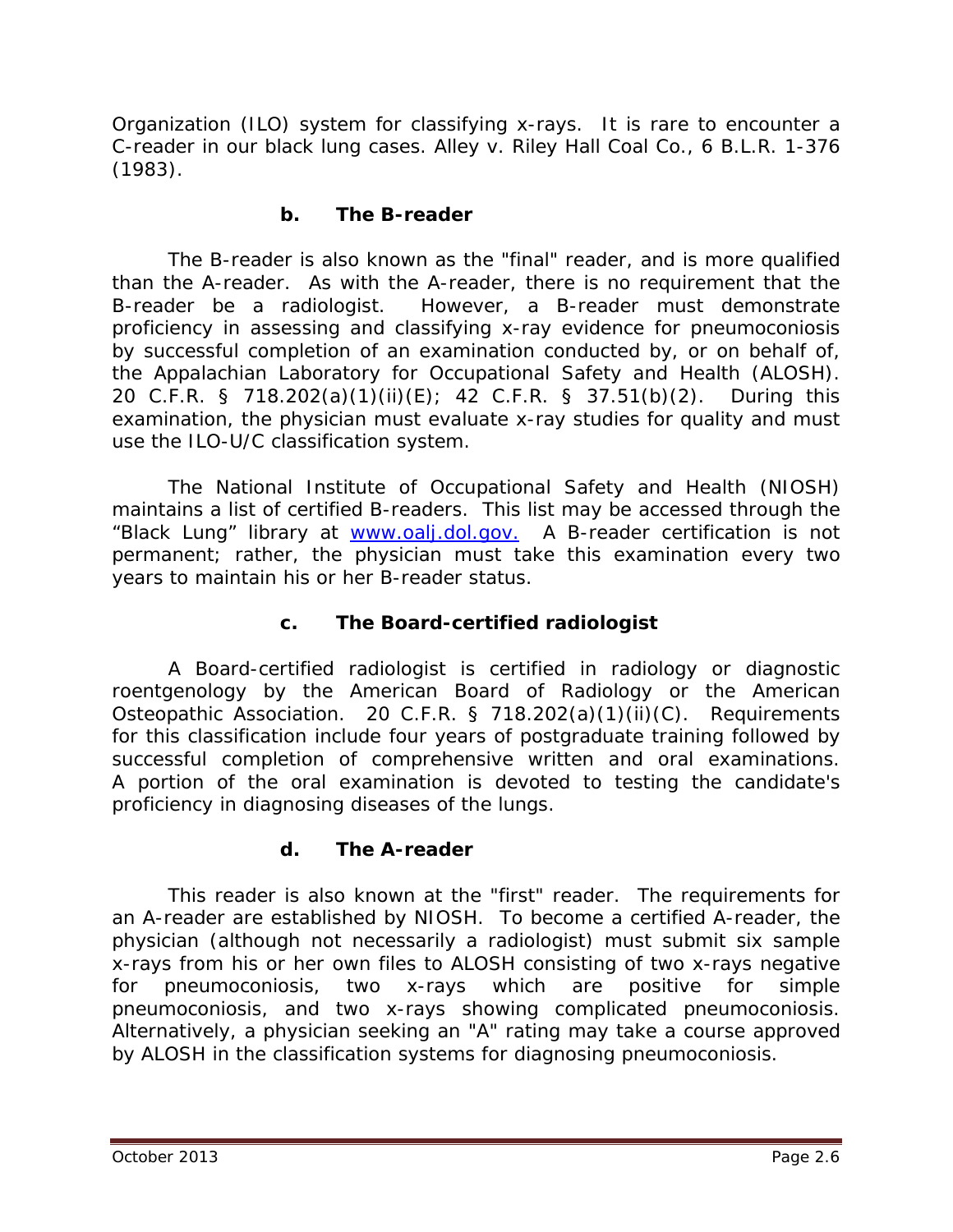# **e. The Board-eligible radiologist**

A reader in this category must have successfully completed a formal accredited residency program in radiology. 20 C.F.R. § 718.202(a)(1)(ii)(D).

#### **3. Film quality**

On most x-ray reports, the film quality will be noted in box 1C, which is located in the upper, right corner of the x-ray report. A film quality of 1, 2, or 3 means the study is readable, whereas a "U/R" designates that the x-ray film was unreadable. If a physician marks "U/R," then the x-ray study may be accorded little or no probative value as it is of very poor quality.

# **4. The quantity of opacities**

Box 2B(c) of the x-ray form indicates the quantity of opacities in the lung and, therefore, the presence or absence of pneumoconiosis. The more opacities noted in the lung, the more advanced the disease. The categories are:

- **0** = small opacities absent or less profuse than in category 1.
- **1** = small opacities definitely present but few in number.
- **2** = small opacities numerous but normal lung markings still visible.
- **3** = small opacities very numerous and normal lung markings are usually partly or totally obscured.

If no categories are chosen, then the x-ray report is not classified according to the standards adopted by the regulations and cannot, therefore, support a finding of pneumoconiosis. Likewise, an x-ray interpreted as Category 0 (--/0, 0/0, 0/1) will not support a finding of pneumoconiosis under the Act or regulations.

If the physician determines that the study is Category 1 (1/0, 1/1, 1/2), Category 2 (2/1, 2/2, 2/3), or Category 3 (3/2, 3/3, 3/+), then there is a definite presence of opacities in the lung, and the x-ray report may be used as evidence of the existence of pneumoconiosis. An interpretation of 1/0 is the minimum reading under the regulations that will support a finding of pneumoconiosis. This reading (1/0) indicates that the physician has determined that the x-ray is Category 1, but s/he seriously considered Category 0. As another example, a reading of 2/2 indicates that the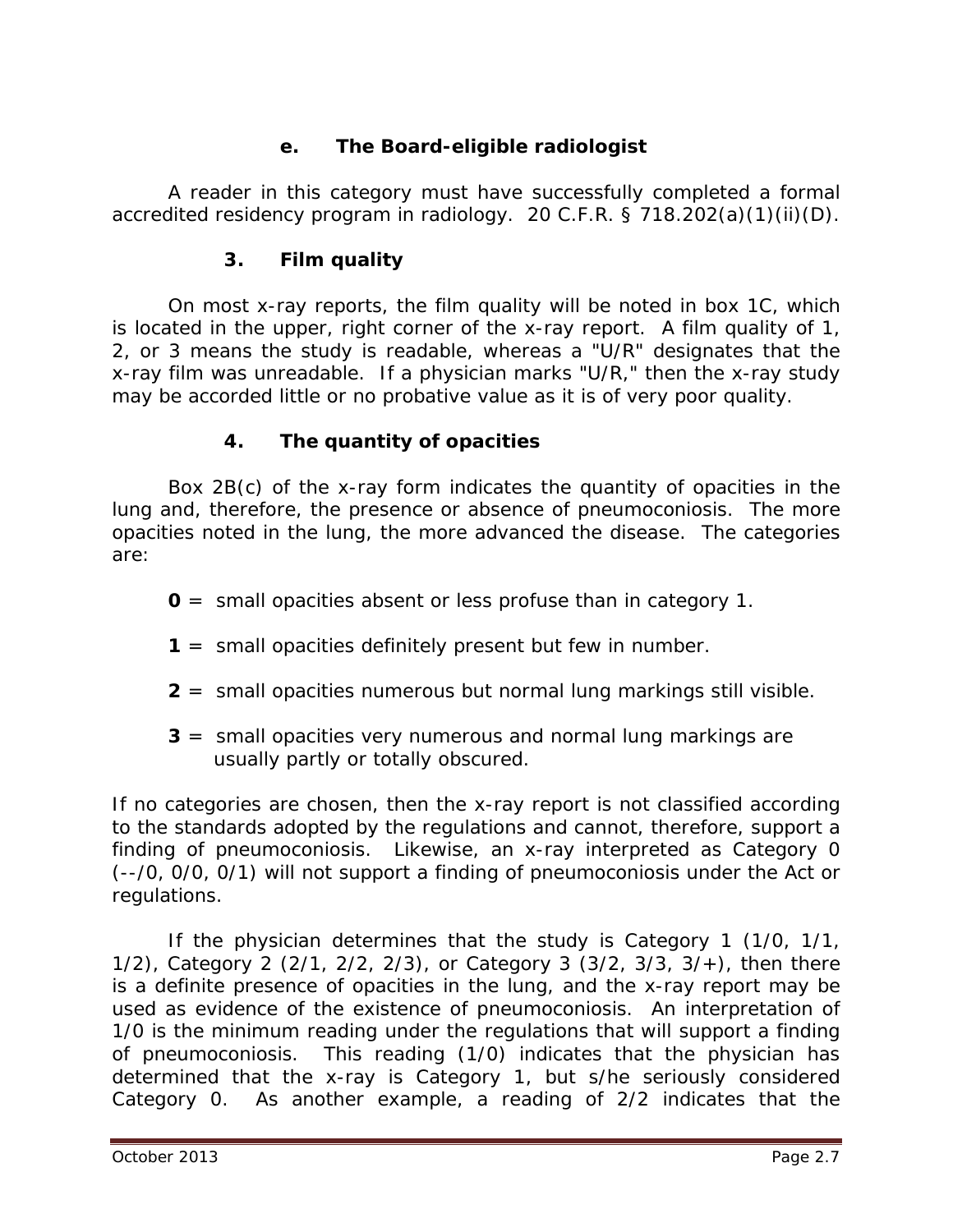physician determined that the x-ray was Category 2, and Category 2 was the only other category seriously considered by the physician.

# **5. The size and type of opacities**

Opacities in the lung come in a variety of sizes, but are of only two types -- rounded and irregular. Irregularly shaped opacities are most often (but not always) associated with exposure to dust particles other than those from a coal mine. For example, inhalation of asbestos or silicon particles may result in irregularly-shaped opacities in the lung. The inhalation of coal dust, on the other hand, generally (but not always) results in the formation of rounded opacities. Larger and more numerous opacities usually result in greater lung impairment. The Administrative Law Judge must, as the finderof-fact, weigh expert medical opinions to determine whether x-ray changes represent findings of pneumoconiosis, or some other disease process.

An indication of the size and type of opacities in the lung is located at box 2B(a) on the x-ray report. A designation of p, q, or r is for *rounded opacities*, whereas a designation of s, t, or u indicates the presence of *irregularly shaped opacities*. The letter designations also represent the increasing size of opacities from opacities that are smaller in diameter (p or s designation) to opacities that are larger in diameter (r or u designation).

Finally, box 2C of the x-ray report contains the letters O, A, B, and C. If the physician checks A, B, or C, the x-ray yields evidence that the miner suffers from complicated pneumoconiosis. A mark of "O" indicates that complicated pneumoconiosis is not present. Complicated pneumoconiosis under the regulations requires finding one or more opacities greater than one centimeter in diameter (size A). Size B and C opacities are larger in diameter than size A. Complicated pneumoconiosis is an extremely advanced stage of the lung disease, and a miner who suffers from complicated pneumoconiosis will be entitled to certain presumptions regarding total disability and death arising from the disease under some of the applicable regulatory schemes.

For further discussion of the criteria for establishing complicated pneumoconiosis under 20 C.F.R. § 718.304, *see* Chapter 11.

## **III. The pulmonary function (ventilatory) study**

## **A. Generally**

The pulmonary function study, also referred to as a ventilatory study or spirometry, measures the presence of obstruction and/or restriction in the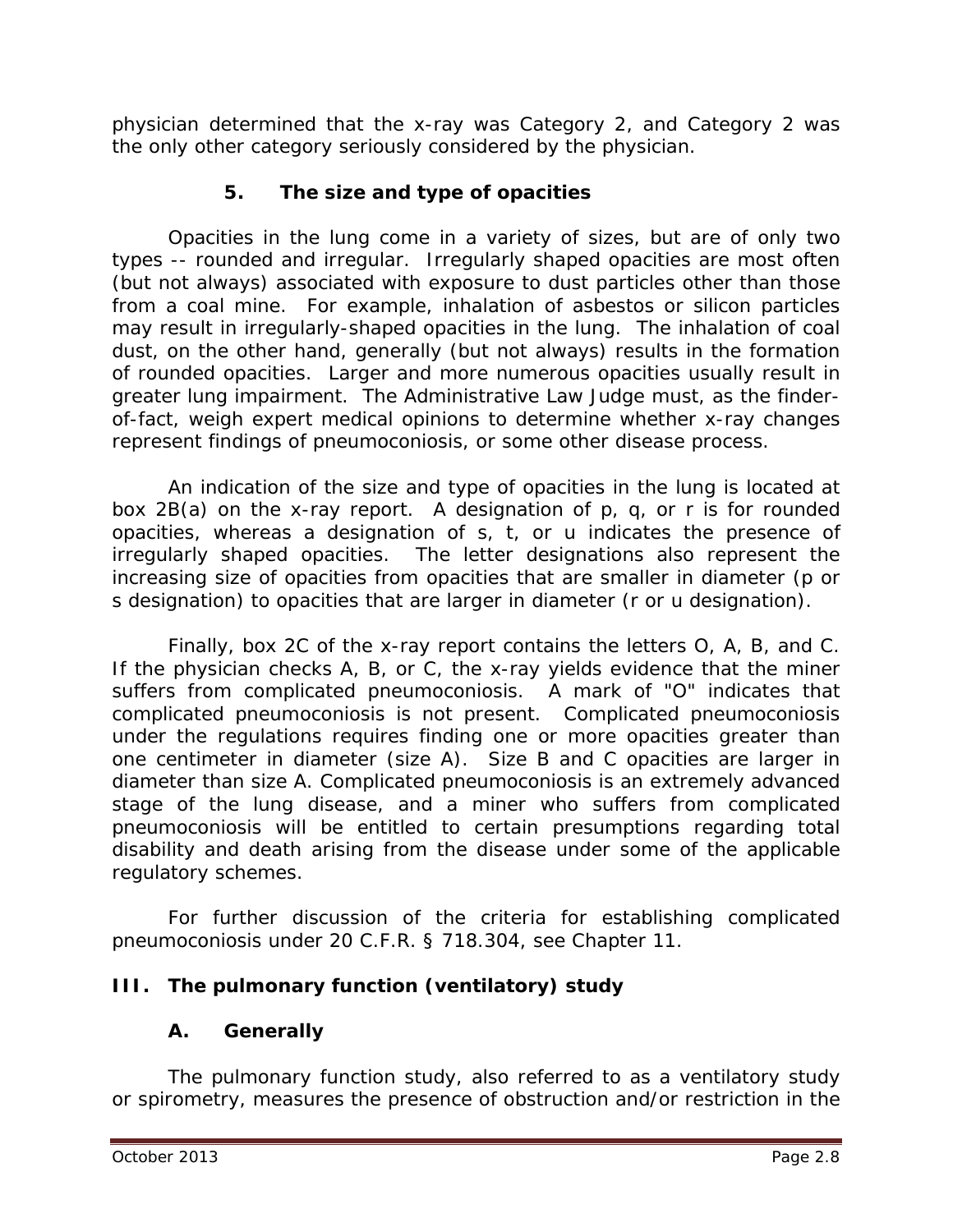lungs. Increased resistance to the flow of air, or increased scarring of lung tissue, constitutes evidence of deteriorating lung function. A pulmonary function study is not used to establish the existence of pneumoconiosis; rather, it is utilized to measure the level of the miner's disability. However, keep in mind that medical experts may cite to pulmonary function study results in support of their views that any lung disease suffered by the miner is, or is not, due to coal dust exposure. The Administrative Law Judge, as the fact-finder, must resolve conflicting opinions on this issue.

In performing the study, the miner is required to blow hard into a mouthpiece, which is connected to a flowmeter. A spirometer records the amount of air expired through the flowmeter over a period of time onto tracings. Tracings for each of the three trials (as well as a "flow-volume loop" for studies conducted after January 19, 2001) must be included in the record. 20 C.F.R. § 718.103(b).

The regulations require that a ventilatory study be conducted three times to assess whether the miner exerted optimal effort among trials. However, in a pre-amendment claim, the Board held that a ventilatory study, which is accompanied by only two tracings, may be in "substantial compliance" with the quality standards at 20 C.F.R. § 718.204(c)(1) (2000). *Defore v. Alabama By-Products Corp.*, 12 B.L.R. 1-27 (1988). For further discussion of the quality standards, *see* Chapter 3.

The values from the  $FEV_1$  as well as the MVV *or* FVC must be in the record, and the highest values under each category from the trials are used to determine the level of the miner's disability. It is important to realize that, if the miner does have a pulmonary or respiratory impairment, undergoing this test may be very difficult, and the miner may be unable to complete the test due to coughing or shortness of breath.

## **B. Height, age, and gender of the miner**

As an individual ages, his or her lung capacity lessens. Differences in lung volume have also been noted between women and men of the same age and height. As a result, tables of data based on the miner's age, height, and gender are used to determine whether the study has produced qualifying results. A "qualifying" pulmonary function study yields values that are equal to or less than the appropriate values set out in the tables at 20 C.F.R. Part 718. A "non-qualifying" study exceeds those values. 20 C.F.R. § 718.204(b)(2)(i), Appendix B.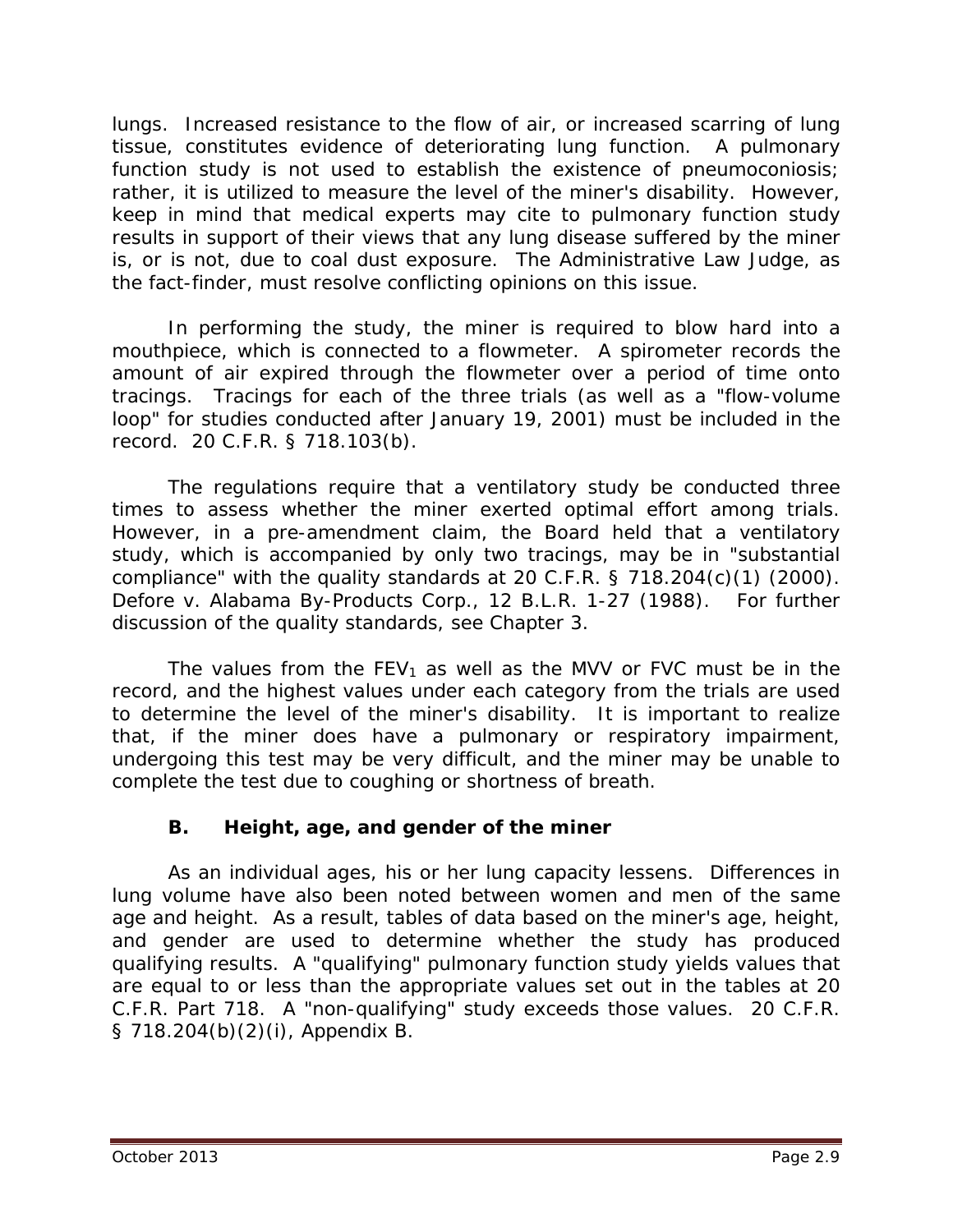# C. The forced expiratory volume  $(FEV_1)$

To ascertain the forced expiratory volume, the miner inspires maximally, pauses, and then expires as forcefully and rapidly as possible. The volume of air expired over a period of one second is the  $FEV<sub>1</sub>$ . An abnormal decrease in the  $FEV<sub>1</sub>$  value is the result of a decrease in air flow which, in turn, is considered by some physicians to indicate the existence of an *obstructive* airway disease.

## **D. The forced vital capacity (FVC) and the maximum voluntary volume (MVV)**

The forced vital capacity (FVC) is the total lung capacity minus any residual volume of air in the lung after expiration. The maximum voluntary volume (MVV) is the volume of air expired over a 15 second period where the miner breathes as rapidly and deeply a possible. A decrease in the FVC and/or MVV values is considered by some physicians to indicate the presence of a *restrictive* airway disease, or a loss of lung volume due to scarring of the lung tissue.

# **E. The use of bronchodilators**

Sometimes, a bronchodilator will be administered prior to conducting the study to clear the miner's airways. If the use of a bronchodilator results in higher, non-disabling values, this often will indicate the presence of asthma, or another reversible condition as opposed to pneumoconiosis, which is considered an irreversible disease process.

# **IV. The blood gas studies**

A blood gas study is designed to measure the ability of the lung to oxygenate blood. The initial indication of a miner's impairment will sometimes manifest itself in the clogging of alveoli, as opposed to airway passages, thus rendering the blood gas study a valuable tool in the assessment of disability.

Alveoli are air sacs lining the lungs in a honeycomb pattern. Oxygen passes through the alveoli into the bloodstream on inspiration and carbon dioxide is released from the bloodstream on expiration. A lower level of oxygen compared to carbon dioxide in the blood indicates a deficiency in the transfer of gases through the alveoli, which will leave the miner disabled.